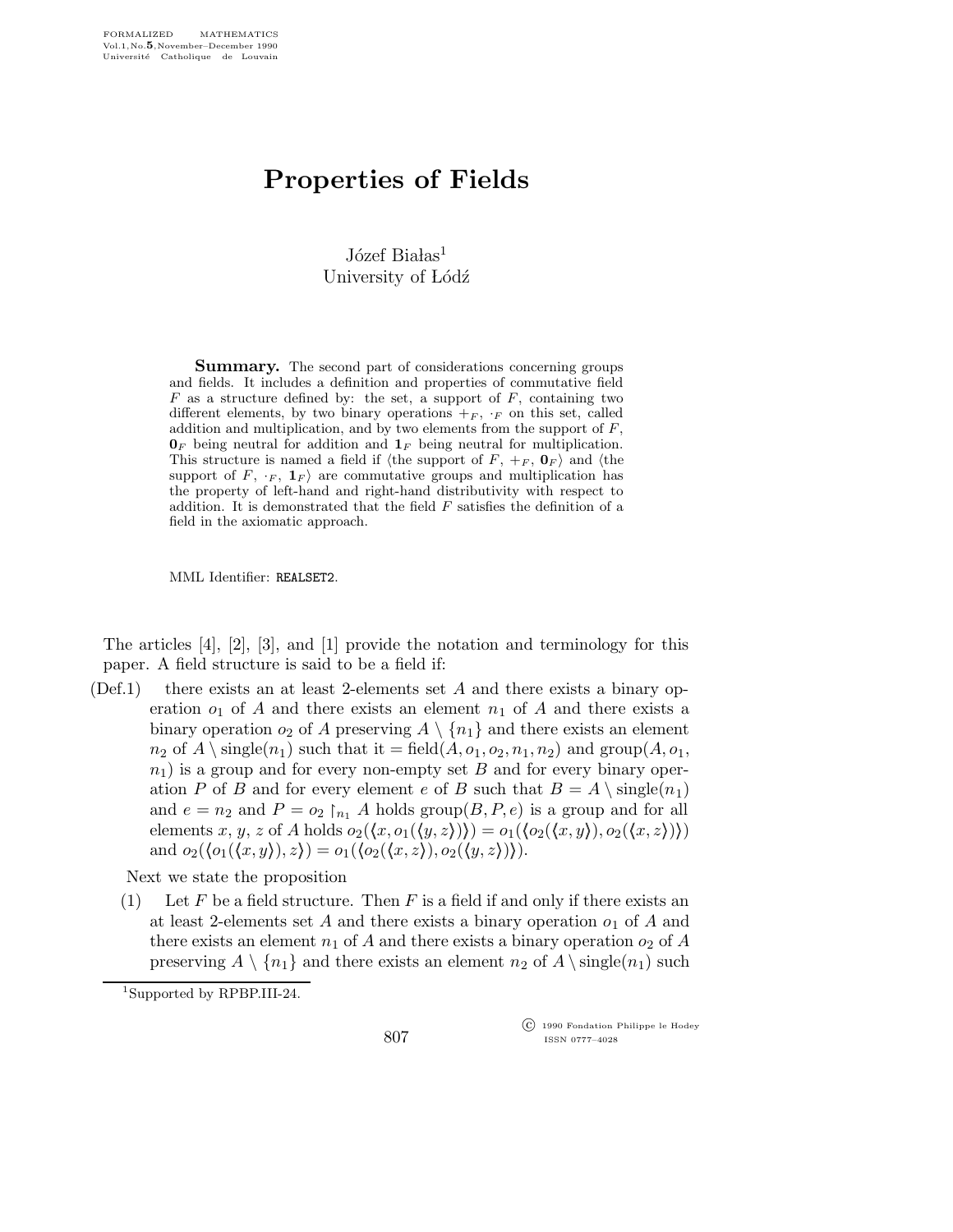that  $F = \text{field}(A, o_1, o_2, n_1, n_2)$  and  $\text{group}(A, o_1, n_1)$  is a group and for every non-empty set  $B$  and for every binary operation  $P$  of  $B$  and for every element e of B such that  $B = A \setminus \{infty} (n_1)$  and  $e = n_2$  and  $P = o_2 \mid_{n_1} A$ holds group $(B, P, e)$  is a group and for all elements x, y, z of A holds  $o_2(\langle x,o_1(\langle y,z\rangle))\rangle = o_1(\langle o_2(\langle x,y\rangle),o_2(\langle x,z\rangle))\rangle$  and  $o_2(\langle o_1(\langle x,y\rangle),z\rangle) =$  $o_1(\langle o_2(\langle x,z \rangle),o_2(\langle y,z \rangle)).$ 

Let  $F$  be a field. The support of  $F$  yielding an at least 2-elements set is defined by:

(Def.2) there exists a binary operation  $o_1$  of the support of F and there exists an element  $n_1$  of the support of F and there exists a binary operation  $o_2$  of the support of F preserving the support of  $F \setminus \{n_1\}$  and there exists an element  $n_2$  of (the support of F) \ single(n<sub>1</sub>) such that  $F = \text{field}(\text{the support of } F, o_1, o_2, n_1, n_2).$ 

The following proposition is true

(2) For every field F and for every at least 2-elements set A holds  $A =$ the support of F if and only if there exists a binary operation  $o_1$  of A and there exists an element  $n_1$  of A and there exists a binary operation  $o_2$  of A preserving  $A \setminus \{n_1\}$  and there exists an element  $n_2$  of  $A \setminus \text{single}(n_1)$ such that  $F = \text{field}(A, o_1, o_2, n_1, n_2)$ .

Let F be a field. The functor  $+_F$  yielding a binary operation of the support of  $F$ 

is defined as follows:

(Def.3) there exists an element  $n_1$  of the support of F and there exists a binary operation  $o_2$  of the support of F preserving the support of  $F \setminus \{n_1\}$  and there exists an element  $n_2$  of the support of  $F \setminus \{ \text{single}(n_1) \}$  such that  $F =$ field(the support of  $F, +_F, o_2, n_1, n_2$ ).

Next we state the proposition

(3) For every field F and for every binary operation  $o_1$  of the support of F holds  $o_1 = +F$  if and only if there exists an element  $n_1$  of the support of F and there exists a binary operation  $o_2$  of the support of F preserving the support of  $F \setminus \{n_1\}$  and there exists an element  $n_2$  of the support of  $F \setminus$ single( $n_1$ ) such that  $F = \text{field}(\text{the support of } F, o_1, o_2, n_1, n_2).$ 

Let F be a field. The functor  $\mathbf{0}_F$  yielding an element of the support of F is defined by:

(Def.4) there exists a binary operation  $o_2$  of the support of F preserving the support of  $F \setminus \{0_F\}$  and there exists an element  $n_2$  of the support of  $F \setminus$ single( $\mathbf{0}_F$ ) such that  $F = \text{field}(\text{the support of } F, +_F, o_2, \mathbf{0}_F, n_2)$ .

Next we state the proposition

(4) For every field F and for every element  $n_1$  of the support of F holds  $n_1 = \mathbf{0}_F$  if and only if there exists a binary operation  $o_2$  of the support of F preserving the support of  $F \setminus \{n_1\}$  and there exists an element  $n_2$  of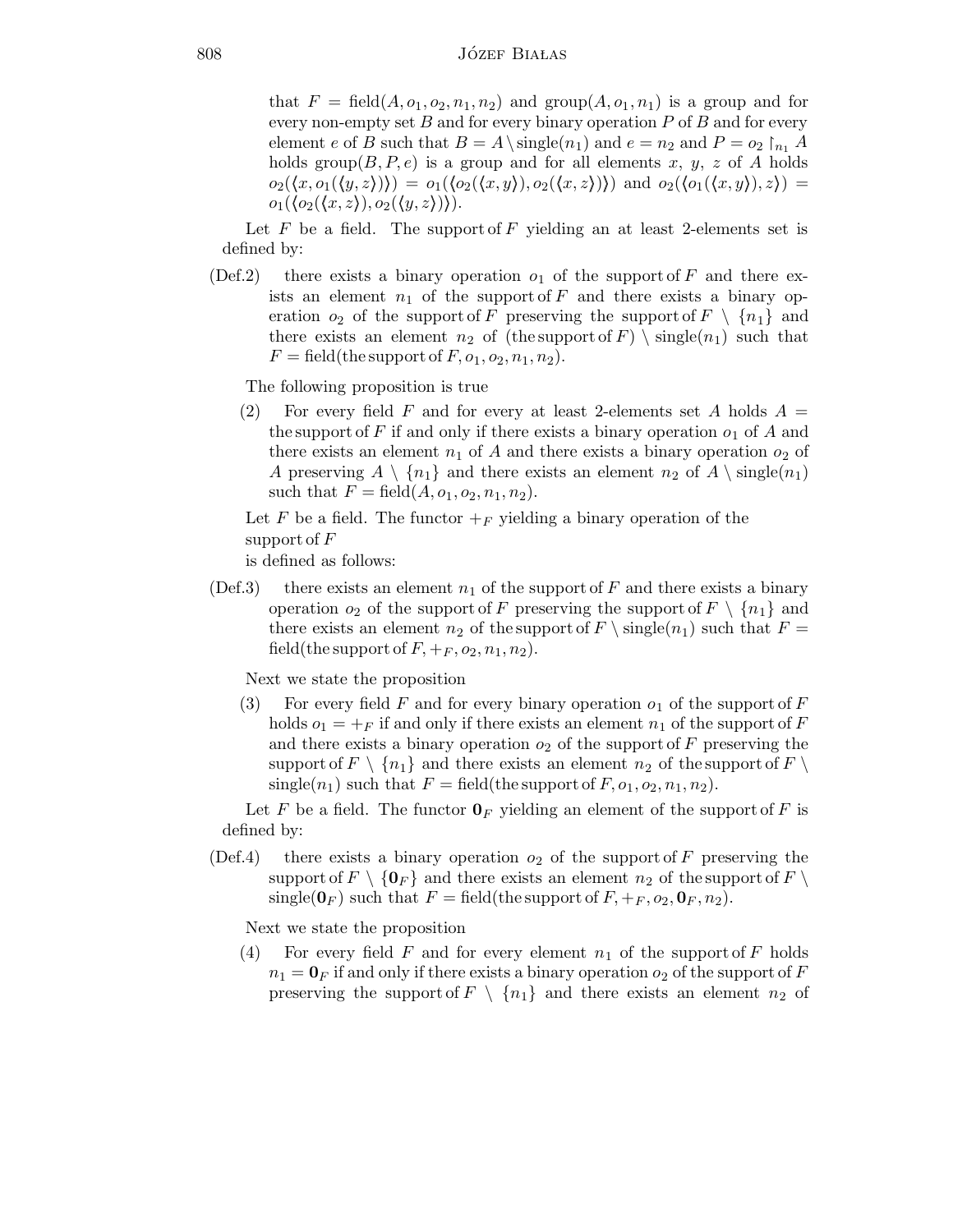the support of  $F \setminus \text{single}(n_1)$  such that  $F = \text{field}(\text{the support of } F, +_F, o_2,$  $n_1, n_2$ ).

Let F be a field. The functor  $\cdot_F$  yields a binary operation of the support of F preserving the support of  $F \setminus \{0_F\}$  and is defined as follows:

(Def.5) there exists an element  $n_2$  of the support of  $F \setminus \text{single}(\mathbf{0}_F)$  such that  $F = \text{field}(\text{the support of } F, +_F, \cdot_F, \mathbf{0}_F, n_2).$ 

We now state the proposition

(5) For every field F and for every binary operation  $o_2$  of the support of F preserving the support of  $F \setminus \{0_F\}$  holds  $o_2 = \cdot_F$  if and only if there exists an element  $n_2$  of the support of  $F \setminus \{ \mathbf{0}_F \}$  such that  $F = \text{field}(\text{the support of } F, +_F, o_2, \mathbf{0}_F, n_2).$ 

Let F be a field. The functor  $\mathbf{1}_F$  yielding an element of the support of  $F \setminus$ single( $\mathbf{0}_F$ ) is defined as follows:

(Def.6)  $F = \text{field}(\text{the support of } F, +_F, \cdot_F, \mathbf{0}_F, \mathbf{1}_F).$ 

The following propositions are true:

- (6) For every field F and for every element  $n_2$  of the support of  $F\simeq(0_F)$ holds  $n_2 = \mathbf{1}_F$  if and only if  $F = \text{field}(\text{the support of } F, +_F, \cdot_F, \mathbf{0}_F, n_2)$ .
- (7) For every field F holds  $F = \text{field}(\text{the support of } F, +_F, \cdot_F, \mathbf{0}_F, \mathbf{1}_F).$
- (8) For every field F holds group(the support of  $F, +_F, \mathbf{0}_F$ ) is a group.
- (9) For every field  $F$  and for every non-empty set  $B$  and for every binary operation P of B and for every element e of B such that  $B =$ the support of  $F \setminus \text{single}(\mathbf{0}_F)$  and  $e = \mathbf{1}_F$  and  $P = \cdot_F \restriction_{\mathbf{0}_F}$  the support of  $F$ holds group( $B, P, e$ ) is a group.
- (10) Let F be a field. Let x, y, z be elements of the support of F. Then
	- (i)  $\cdot_F (\langle x, +_F (\langle y, z \rangle)) \rangle = \langle x, +_F (\langle x, y \rangle), \cdot_F (\langle x, z \rangle) \rangle,$
	- (ii)  $\cdot_F (\langle +_F (\langle x,y \rangle), z \rangle) = +_F (\langle \cdot_F (\langle x,z \rangle), \cdot_F (\langle y,z \rangle) \rangle).$
- (11) For every field F and for all elements a, b, c of the support of F holds  $+ F(\langle +F(\langle a,b \rangle),c \rangle) = + F(\langle a,+F(\langle b,c \rangle)\rangle).$
- (12) For every field  $F$  and for all elements  $a, b$  of the support of  $F$  holds  $+F(\langle a,b\rangle) = +F(\langle b,a\rangle).$
- (13) For every field  $F$  and for every element  $a$  of the support of  $F$  holds  $+F(\langle a,\mathbf{0}_F\rangle)=a$  and  $+F(\langle \mathbf{0}_F, a\rangle)=a$ .
- (14) For every field F and for every element a of the support of F there exists an element b of the support of F such that  $+_{F}(\langle a,b\rangle) = \mathbf{0}_{F}$  and  $+ F(\langle b,a \rangle) = \mathbf{0}_F.$

Let  $F$  be an at least 2-elements set. A set is said to be a one-element subset of  $F$  if:

(Def.7) there exists an element x of F such that it  $=$  single(x).

We now state the proposition

(15) For every at least 2-elements set  $F$  and for every one-element subset  $A$ of F holds  $F \setminus A$  is a non-empty set.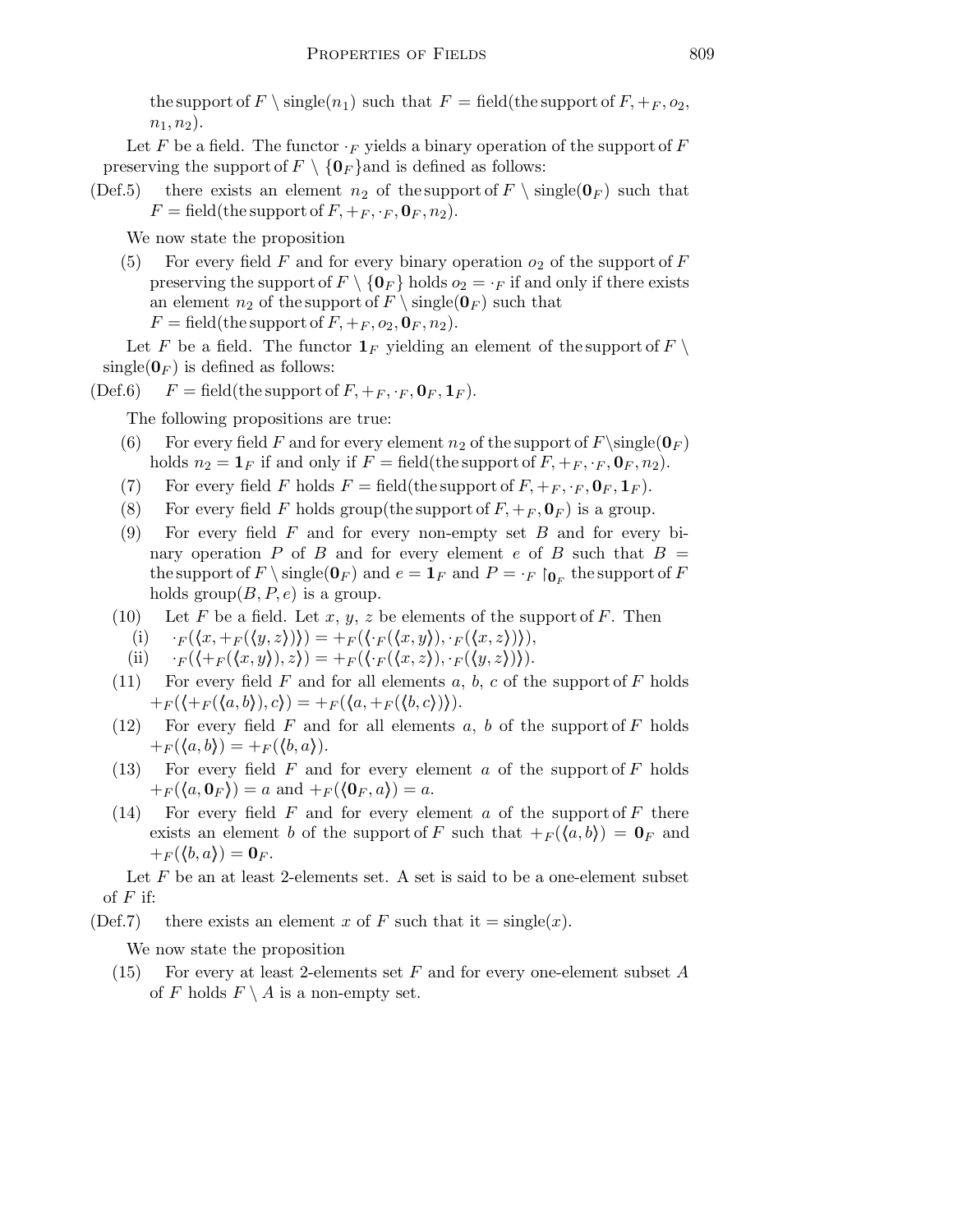Let  $F$  be an at least 2-elements set, and let  $A$  be a one-element subset of  $F$ . Then  $F \setminus A$  is a non-empty set.

The following proposition is true

(16) For every at least 2-elements set F and for every element x of F holds single(x) is a one-element subset of  $F$ .

Let F be an at least 2-elements set, and let x be an element of F. Then  $single(x)$  is a one-element subset of F.

The following propositions are true:

- $(20)^2$  For every field F and for all elements a, b, c of the support of F \  $\text{single}(\mathbf{0}_F) \text{ holds } \cdot_F(\langle \cdot_F(\langle a,b \rangle), c \rangle) = \cdot_F(\langle a, \cdot_F(\langle b,c \rangle) \rangle).$
- (21) For every field F and for all elements a, b of the support of  $F \simeq (0_F)$ holds  $\cdot_F(\langle a,b\rangle) = \cdot_F(\langle b,a\rangle).$
- (22) For every field F and for every element a of the support of  $F \setminus \{0_F\}$ holds  $\cdot_F(\langle a, 1_F \rangle) = a$  and  $\cdot_F(\langle 1_F, a \rangle) = a$ .
- $(23)$  For every field F and for every element a of the support of  $F \setminus \{ \text{single}(\mathbf{0}_F) \}$ there exists an element b of the support of  $F\setminus \{0_F\}$  such that  $\cdot_F(\langle a,b\rangle) =$  $\mathbf{1}_F$  and  $\cdot_F(\langle b,a \rangle) = \mathbf{1}_F$ .

Let F be a field. The functor  $-F$  yielding a function from the support of F into the support of  $F$  is defined by:

(Def.8) for every element x of the support of F holds  $+ F(\langle x, -F(x)\rangle) = \mathbf{0}_F$ .

One can prove the following propositions:

- (24) For every field F and for every element x of the support of F holds  $+F(\langle x, -F(x)\rangle) = 0_F.$
- (25) For every field F and for every function S from the support of F into the support of F holds  $S = -F$  if and only if for every element x of the support of F holds  $+ F(\langle x, S(x)\rangle) = \mathbf{0}_F$ .
- (26) For every field F and for every element x of the support of F and for every element y of the support of F such that  $+ F(x,y) = 0$ F holds  $y = -F(x)$ .
- (27) For every field F and for every element x of the support of F holds  $x = -F(-F(x)).$
- (28) For every field  $F$  and for all elements  $a, b$  of the support of  $F$  holds  $+_{F} (\langle a,b \rangle)$  is an element of the support of F and  $\cdot_{F} (\langle a,b \rangle)$  is an element of the support of F and  $-F(a)$  is an element of the support of F.
- (29) For every field F and for all elements a, b, c of the support of F holds  $\cdot_F(\langle a, +_F(\langle b, -_F(c)\rangle)\rangle) = +_F(\langle \cdot_F(\langle a,b\rangle), -_F(\cdot_F(\langle a,c\rangle))\rangle).$
- (30) For every field  $F$  and for all elements  $a, b, c$  of the support of  $F$  holds  $\cdot_F (\langle +_F (\langle a, -_F (b) \rangle), c \rangle) = +_F (\langle \cdot_F (\langle a, c \rangle), -_F (\cdot_F (\langle b, c \rangle)) \rangle).$

<sup>&</sup>lt;sup>2</sup>The propositions  $(17)$ – $(19)$  became obvious.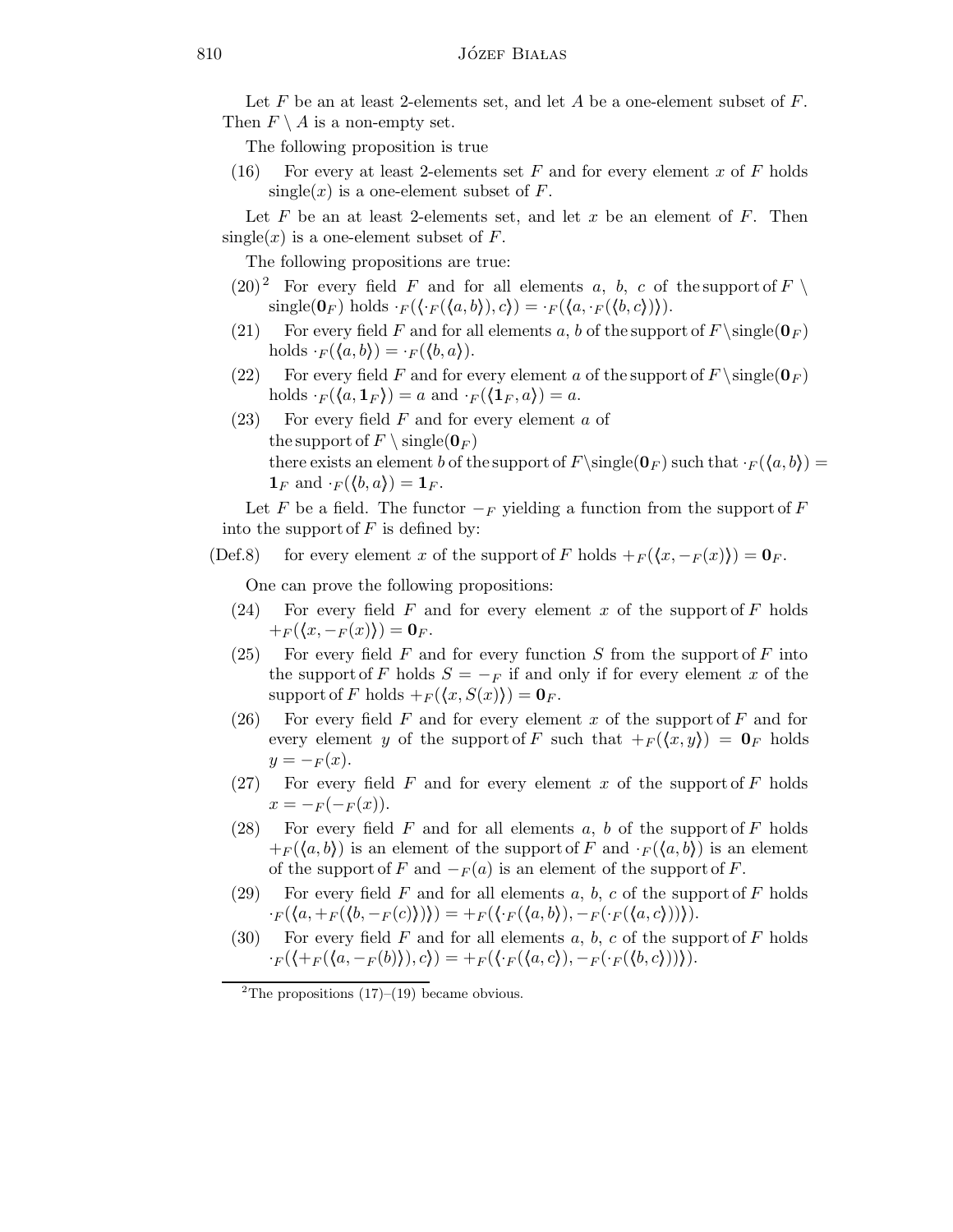- (31) For every field  $F$  and for every element  $a$  of the support of  $F$  holds  $\cdot_F(\langle a, 0_F \rangle) = 0_F.$
- (32) For every field F and for every element a of the support of F holds  $\cdot_F(\langle 0_F, a\rangle) = 0_F.$
- (33) For every field  $F$  and for all elements  $a, b$  of the support of  $F$  holds  $-F(\cdot_F(\langle a,b \rangle)) = \cdot_F(\langle a,-F(b) \rangle).$
- (34) For every field F holds  $\cdot_F(\langle \mathbf{1}_F, \mathbf{0}_F \rangle) = \mathbf{0}_F$ .
- (35) For every field F holds  $\cdot_F(\langle \mathbf{0}_F, \mathbf{1}_F \rangle) = \mathbf{0}_F$ .
- (36) For every field F and for all elements  $a, b$  of the support of F holds  $\cdot_F(\langle a,b\rangle)$  is an element of the support of F.
- (37) For every field F and for all elements a, b, c of the support of F holds  $\cdot_F(\langle \cdot_F(\langle a,b \rangle),c\rangle) = \cdot_F(\langle a, \cdot_F(\langle b,c \rangle)\rangle).$
- (38) For every field  $F$  and for all elements  $a, b$  of the support of  $F$  holds  $\cdot_F(\langle a,b\rangle) = \cdot_F(\langle b,a\rangle).$
- (39) For every field  $F$  and for every element  $a$  of the support of  $F$  holds  $\cdot_F(\langle a, \mathbf{1}_F \rangle) = a$  and  $\cdot_F(\langle \mathbf{1}_F , a \rangle) = a$ .

Let F be a field. The functor  $\frac{-1}{F}$  yielding a function from the support of  $F \setminus$ single( $0_F$ ) into the support of  $F \setminus \text{single}(0_F)$  is defined by:

(Def.9) for every element x of the support of  $F\setminus \{Q_F\}$  holds  $\cdot_F(\langle x, \frac{-1}{F}(x) \rangle) =$  $\mathbf{1}_F$ .

One can prove the following propositions:

- (40) For every field F and for every element x of the support of  $F \setminus \{0_F\}$ holds  $\cdot_F(\langle x, \frac{-1}{F}(x)\rangle) = \mathbf{1}_F.$
- (41) For every field F and for every function S from the support of F  $\setminus$ single( $\mathbf{0}_F$ ) into the support of  $F \setminus \{ \mathbf{0}_F \}$  holds  $S = \frac{-1}{F}$  if and only if for every element x of the support of  $F \setminus \{0_F\}$  holds  $\cdot_F(\langle x,S(x)\rangle) = 1_F$ .
- $(42)$  For every field F and for every element x of the support of  $F \setminus \{ \text{single}(\mathbf{0}_F) \}$ and for every element y of the support of  $F\simeq(0_F)$  such that  $\cdot_F(\langle x,y\rangle) =$  $\mathbf{1}_F$  holds  $y = \frac{-1}{F}(x)$ .
- (43) For every field F and for every element x of the support of  $F \setminus \{0_F\}$ holds  $x = \frac{y}{F}$  $\mathcal{L}_F^{-1}(\mathcal{L}^1)$  $F^{-1}(x)$ ).
- (44) For every field F and for all elements a, b of the support of  $F \simeq (0_F)$ holds  $\cdot_F(\langle a,b\rangle)$  is an element of the support of  $F \setminus \text{single}(\mathbf{0}_F)$  and  $_F^{-1}(a)$  is an element of the support of  $F \setminus \{ \text{single}(\mathbf{0}_F) \}$ .
- (45) For every field F and for all elements a, b, c of the support of F such that  $+F(\langle a,b \rangle) = +F(\langle a,c \rangle)$  holds  $b = c$ .
- (46) For every field F and for every element a of the support of  $F \setminus \text{single}(\mathbf{0}_F)$ and for all elements b, c of the support of F such that  $\cdot_F(\langle a,b \rangle) = \cdot_F(\langle a,c \rangle)$ holds  $b = c$ .